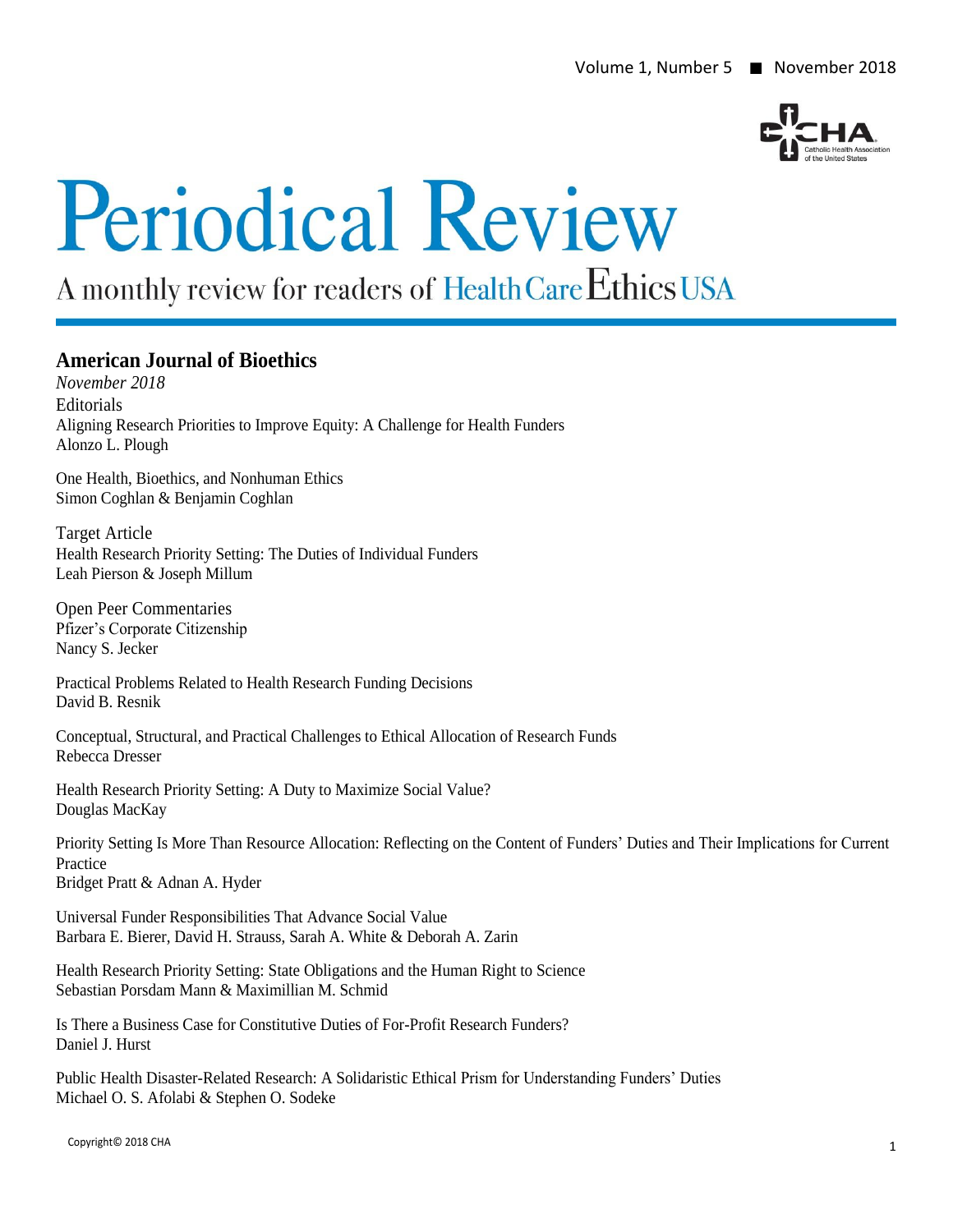Acquired Duties for Ethical Research with American Indian/Alaska Native Populations: An Application of Pierson and Millum's Framework Ibrahim Garba, Leila Barraza & Elizabeth Hall-Lipsy

Target Article Just Policy? An Ethical Analysis of Early Intervention Policy Guidance Rose Mortimer, Alex McKeown & Ilina Singh

Open Peer Commentaries Asymmetrical Intuitions Stephen R. Latham

Family Ethics and Public Policy: Beyond the Medical Model Harry Brighouse & Adam Swift

Beyond Parenting: The Responsibility of Multidisciplinary Health Care Providers in Early Intervention Policy Guidance Kristin Canavera, Liza-Marie Johnson & Jennifer Harman

The Epigenetic Imperative: Responsibility for Early Intervention at the Time of Biological Plasticity Michelle Pentecost & Maurizio Meloni

Just Ethics? Bioethical Prescriptions for Policymakers Should Remain Communal Calvin W. L. Ho, Karel Caals & Benjamin Png

Distinguishing Primary and Secondary Early Intervention Programs: Implications for Families, Clinicians, and Policymakers Kate E. Wallis & Elliott M. Weiss

Correspondence Response to Commentaries on "Shrinking Poor White Life Spans" Erika Blacksher

#### **Ethics & Medics**

*November 2018* Moral Certitude in Bioethics Rev. Nicanor Pier Giorgio Austriaco, OP

Gender Ideology Leads to Gender Confusion Rev. James McTavish, FMVD, MD

### **Health Affairs**

*November 2018* From the Editor-In-Chief Patient Safety Alan R. Weil

Datagraphic: Quality of Care Patient Safety

Entry Point: Quality of Care In Patient Safety Efforts, Pharmacists Gain New Prominence Rebecca Gale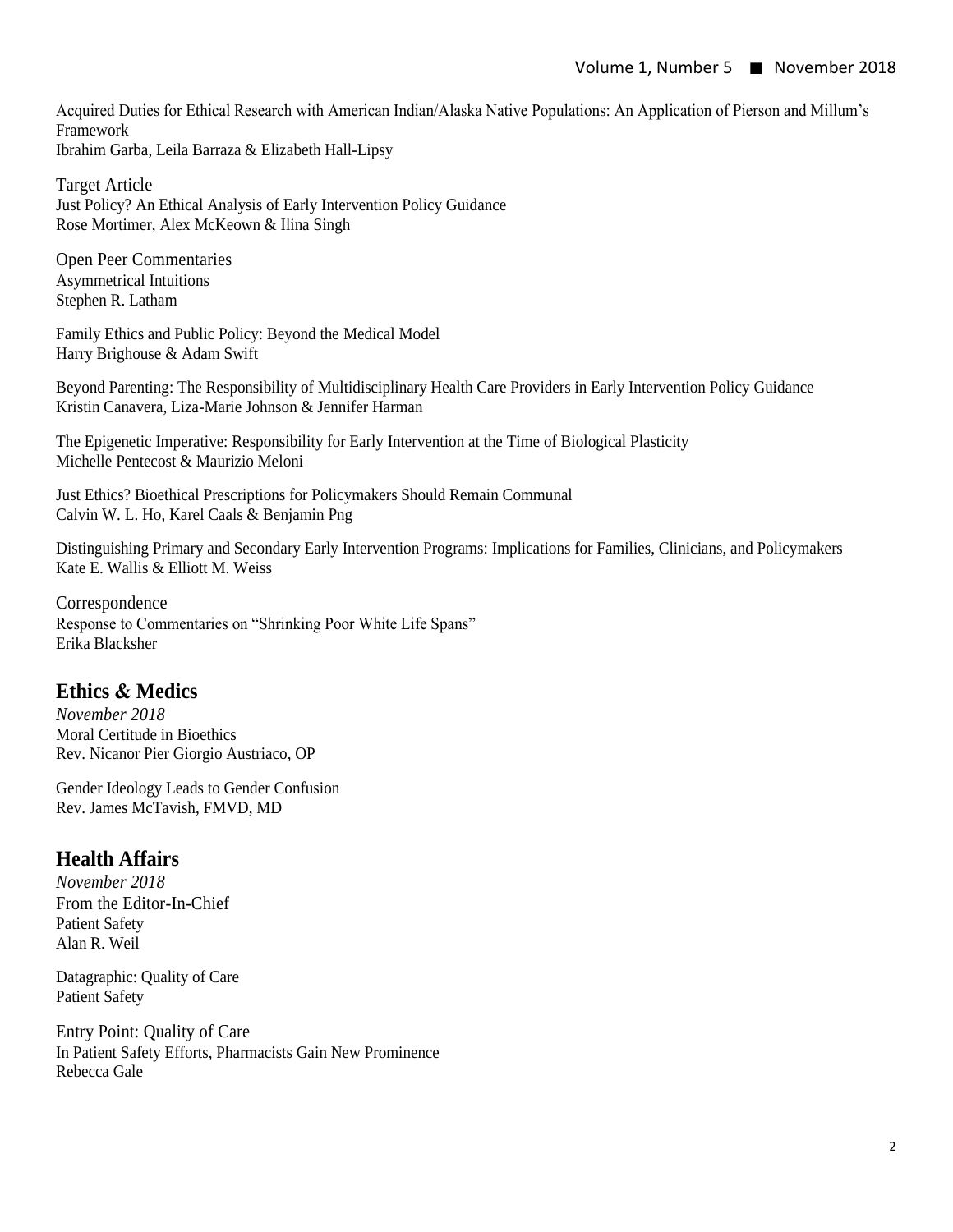Eye on Health Reform: Health Reform An Autumn Docket Heavy on Health Policy Timothy Stoltzfus Jost

Leading to Health: Health Professions Education A Medical School for the Community Jessica Bylander

Overview: Quality of Care Two Decades Since to Err Is Human: An Assessment of Progress and Emerging Priorities in Patient Safety David W. Bates, and Hardeep Singh

Research Article: Quality of Care Nurses' and Patients' Appraisals Show Patient Safety in Hospitals Remains A Concern Linda H. Aiken, Douglas M. Sloane, Hilary Barnes, Jeannie P. Cimiotti, Olga F. Jarrín, and Matthew D. McHugh

Identifying Electronic Health Record Usability and Safety Challenges in Pediatric Settings Raj M. Ratwani, Erica Savage, Amy Will, Allan Fong, Dean Karavite, Naveen Muthu, et al.

Accurate Measurement in California's Safety-Net Health Systems Has Gaps and Barriers Elaine C. Khoong, Roy Cherian, Natalie A. Rivadeneira, Gato Gourley, Jinoos Yazdany, et al.

Scaling Safety: The South Carolina Surgical Safety Checklist Experience William R. Berry, Lizabeth Edmondson, Lorri R. Gibbons, Ashley Kay Childers, et al.

Success in Hospital-Acquired Pressure Ulcer Prevention: A Tale in Two Data Sets Shawna Smith, Ashley Snyder, Laurence F. McMahonJr., Laura Petersen, and Jennifer Meddings

An Electronic Health Record–Based Real-Time Analytics Program for Patient Safety Surveillance and Improvement David Classen, Michael Li, Suzanne Miller, and Drew Ladner

Patient Engagement in Health Care Safety: An Overview of Mixed-Quality Evidence Anjana E. Sharma, Natalie A. Rivadeneira, Jill Barr-Walker, Rachel J. Stern, et al.

Interpersonal and Organizational Dynamics Are Key Drivers of Failure to Rescue Margaret E. Smith, Emily E. Wells, Christopher R. Friese, Sarah L. Krein, and Amir A. Ghaferi

Research Article: Aging & Health Does Nursing Home Compare Reflect Patient Safety in Nursing Homes? Daniel Brauner, Rachel M. Werner, Tetyana P. Shippee, John Cursio, Hari Sharma et al.

Analysis: Global Health Policy

Enhancing Safety Culture Through Improved Incident Reporting: A Case Study in Translational Research Kelsey Flott, Darren Nelson, Tammy Moorcroft, Erik K. Mayer, William Gage, et al.

Analysis: Quality of Care

Learning from Patients' Experiences Related to Diagnostic Errors Is Essential for Progress in Patient Safety Traber Davis Giardina, Helen Haskell, Shailaja Menon, Julia Hallisy, et al.

Payment Innovations to Improve Diagnostic Accuracy and Reduce Diagnostic Error Robert Berenson, and Hardeep Singh

Patient Safety in Inpatient Psychiatry: A Remaining Frontier for Health Policy Morgan C. Shields, Maureen T. Stewart, and Kathleen R. Delaney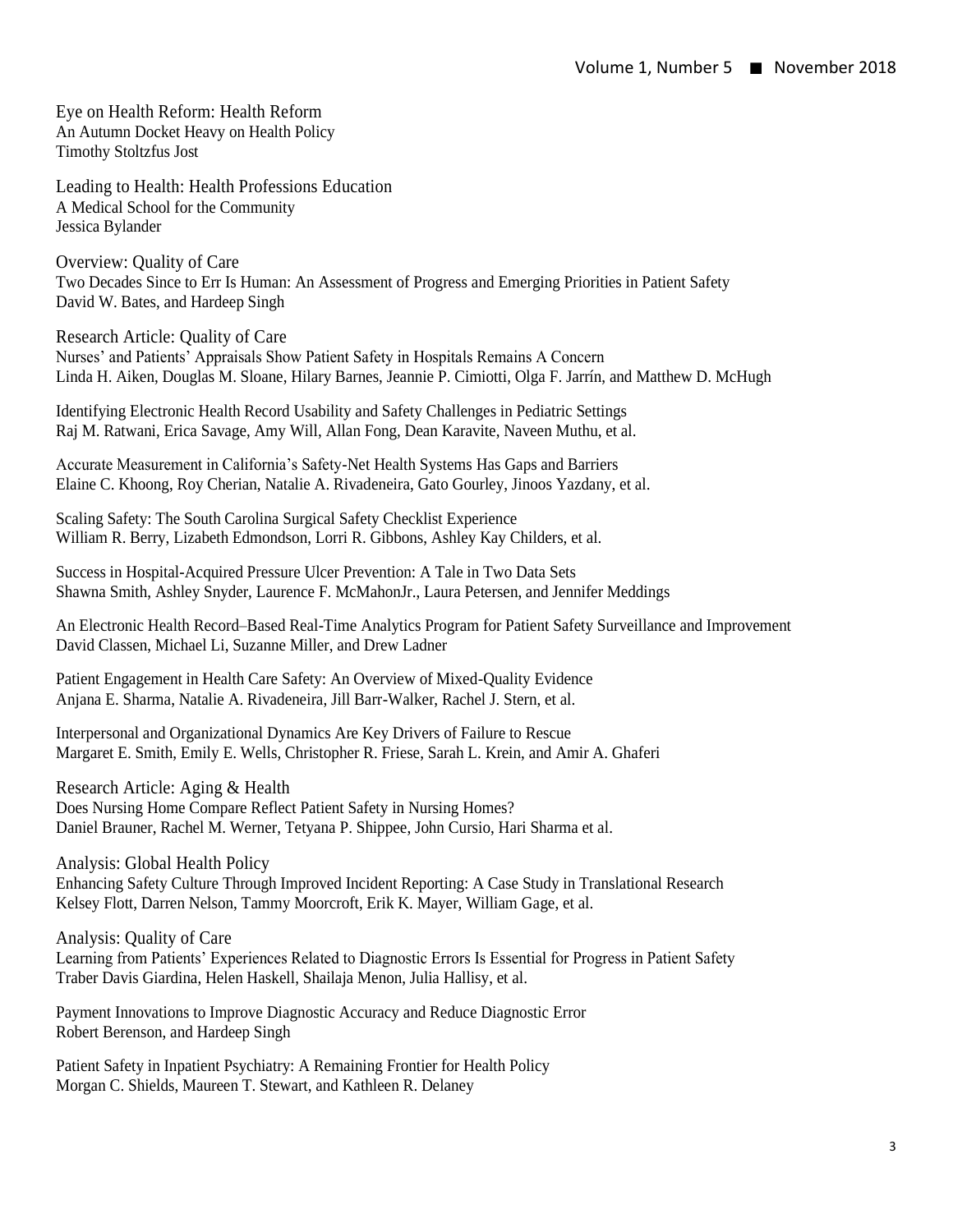Research Article: Legal & Regulatory Issues

Effects of a Communication-And-Resolution Program on Hospitals' Malpractice Claims and Costs Allen Kachalia, Kenneth Sands, Melinda Van Niel, Suzanne Dodson, Stephanie Roche, et al.

Can Communication-And-Resolution Programs Achieve Their Potential? Five Key Questions Thomas H. Gallagher, Michelle M. Mello, William M. Sage, Sigall K. Bell, et al.

A Prescription for Enhancing Electronic Prescribing Safety Gordon Schiff, Maria M. Mirica, Ajit A. Dhavle, William L. Galanter, Bruce Lambert, and Adam Wright

Overview: Quality of Care Challenges and Opportunities for Improving Patient Safety Through Human Factors and Systems Engineering Pascale Carayon, Abigail Wooldridge, Bat-Zion Hose, Megan Salwei, and James Benneyan

Review Article: Quality of Care The Architecture of Safety: An Emerging Priority for Improving Patient Safety Anjali Joseph, Kerm Henriksen, and Eileen Malone

Research Article: Private Health Insurance Health Benefits In 2018: Modest Growth in Premiums, Higher Worker Contributions at Firms with More Low-Wage Workers Gary Claxton, Matthew Rae, Michelle Long, Anthony Damico, and Heidi Whitmore

Narrative Matters: Maternal & Child Health Reversing the Rise in Maternal Mortality Katy B. Kozhimannil

Grantwatch: Quality of Care Foundation Funding for Patient Safety

Book Review A Dose of Reality Rick Mathis

**Letters** Consolidation Trends in California Carmela Coyle

Consolidation Trends: The Authors Reply Richard M. Scheffler, and Daniel R. Arnold

#### **Journal of the American Medical Association**

*November 6, 2018* Viewpoint The 2018 European Society of Cardiology/European Society of Hypertension and 2017 American College of Cardiology/American Heart Association Blood Pressure Guidelines: More Similar Than Different Paul K. Whelton, MB, MD, MSc; Bryan Williams, MD

Treatment of Hypertension: Addressing a Global Health Problem Arman Qamar, MD; Eugene Braunwald, MD

Use of Home Blood Pressure Results for Assessing the Quality of Care for Hypertension Kevin O. Hwang, MD, MPH; Eric J. Thomas, MD, MPH; Laura A. Petersen, MD, MPH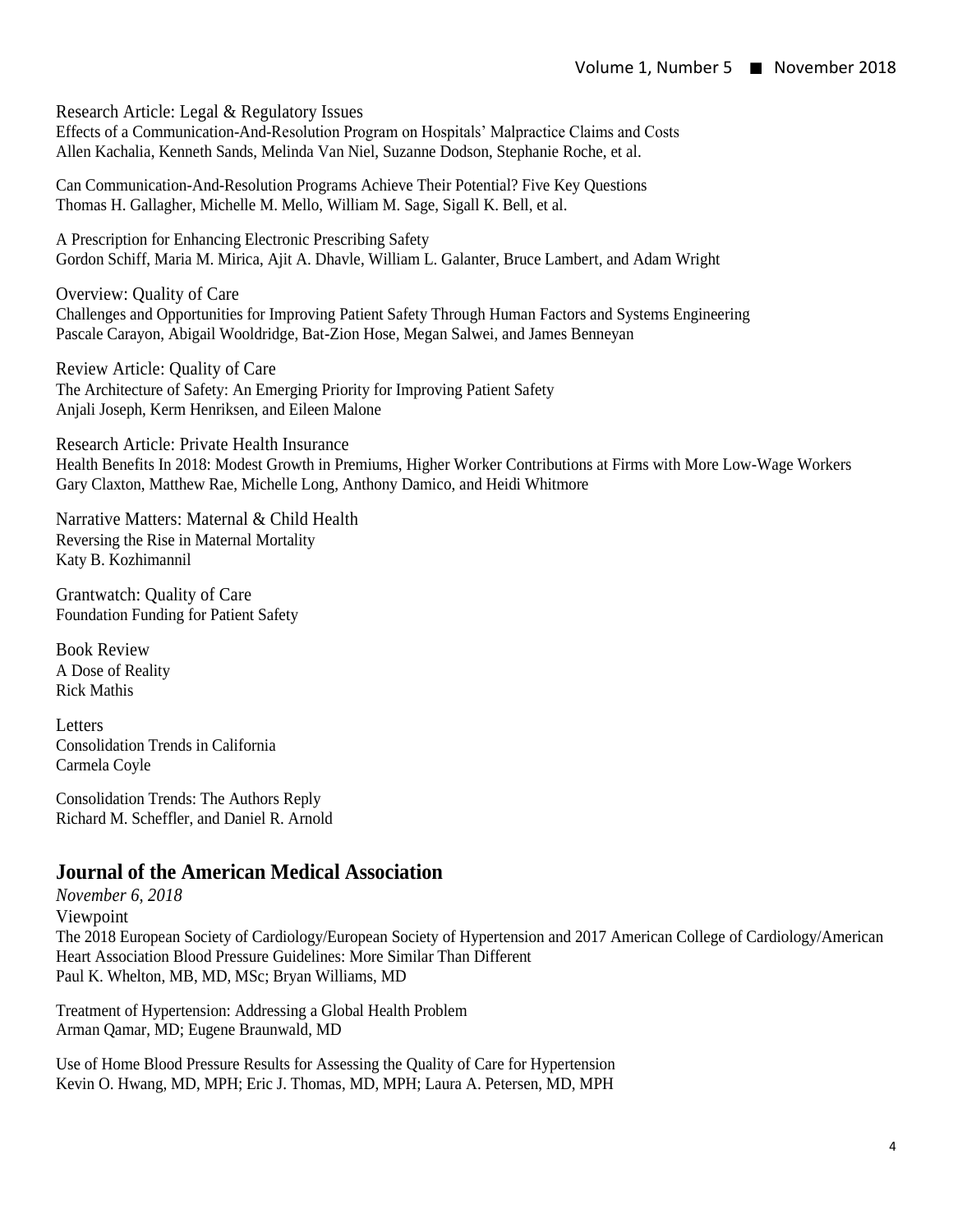A Piece of My Mind A Letter to Our Daughter Ravi N. Sharaf, MD, MS; Lisa C. Diamond, MD, MPH

**Editorial** 

Hypertension—A Public Health Challenge of Global Proportions Naomi D. L. Fisher, MD; Gregory Curfman, MD

High Blood Pressure in Young Adulthood and Risk of Premature Cardiovascular Disease: Calibrating Treatment Benefits to Potential Harm Ramachandran S. Vasan, MD

Original Investigation Effect of Inorganic Nitrite vs Placebo on Exercise Capacity Among Patients with Heart Failure with Preserved Ejection Fraction: The INDIE-HFpEF Randomized Clinical Trial Barry A. Borlaug, MD; Kevin J. Anstrom, PhD; Gregory D. Lewis, MD; et al.

Association of Blood Pressure Classification in Young Adults Using the 2017 American College of Cardiology/American Heart Association Blood Pressure Guideline with Cardiovascular Events Later in Life Yuichiro Yano, MD, PhD; Jared P. Reis, PhD; Laura A. Colangelo, MS; et al.

Association of Blood Pressure Classification in Korean Young Adults According to the 2017 American College of Cardiology/American Heart Association Guidelines with Subsequent Cardiovascular Disease Events Joung Sik Son, MD, MSc; Seulggie Choi, MD; Kyuwoong Kim, BSc; et al.

Association of Change in Cardiovascular Risk Factors with Incident Cardiovascular Events Thomas T. van Sloten, MD, PhD; Muriel Tafflet, MSc; Marie-Cécile Périer, MSc; et al.

Clinical Update Out-of-Office Blood Pressure Monitoring in 2018 Sarah Melville, BSc, CRA; James Brian Byrd, MD, MS

JAMA Diagnostic Test Interpretation Ambulatory Blood Pressure Monitoring Tamar S. Polonsky, MD, MSCI; George L. Bakris, MD, MA

Research Letter Cumulative Incidence of Autism into Adulthood for Birth Cohorts in Denmark, 1980-2012 Diana E. Schendel, PhD; Erla Thorsteinsson, MS

Evaluation of Lowering the P Value Threshold for Statistical Significance From .05 to .005 in Previously Published Randomized Clinical Trials in Major Medical Journals Cole Wayant, BS; Jared Scott, BS; Matt Vassar, PhD

Medical News & Perspectives To Prevent Cardiovascular Disease, Pay Attention to Pregnancy Complications Jennifer Abbasi

News from the Food and Drug Administration New Treatment for Certain Types of Leukemia and Lymphoma Preventive Migraine Drug Approved Test Detects One in a Million Cancer Cells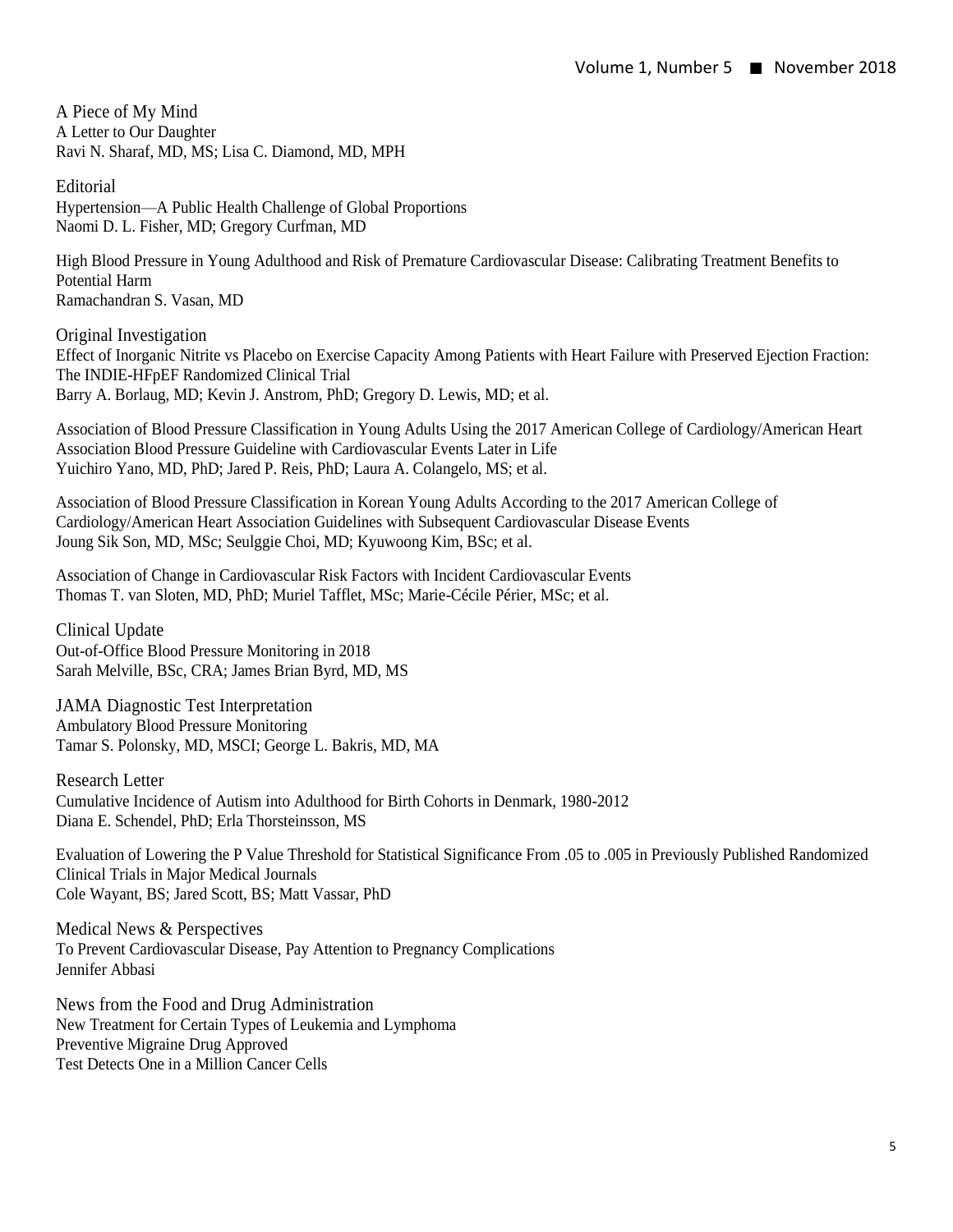The JAMA Forum Public Health Emergency Preparedness: Globalizing Risk, Localizing Threats Lawrence O. Gostin, JD

Bench to Bedside Researchers Reprogram Cells In Vivo to Restore Vision in Mice

Comment & Response Medications with Depression as an Adverse Effect Stress-Related Disorders and Autoimmune Disease Diagnostic vs Management Reasoning

The Arts and Medicine Expanding the Time We Have with Patients Through Poetry Rafael Campo, MA, MD; Mark Doty

Poetry and Medicine Yerushalayim Carol Snyder Halberstadt

JAMA Revisited Indications of Physical Overexertion

JAMA Patient Page Monitoring Blood Pressure Outside of the Doctor's Office Sarah Melville, CRA; James Brian Byrd, MD, MS

*November 13, 2018* Viewpoint Gadolinium Retention After Contrast-Enhanced MRI Deborah Levine, MD; Robert J. McDonald, MD, PhD; Herbert Y. Kressel, MD

Using Quality Improvement to Promote Clinical Trials of Emergency Trauma Therapies John A. Harvin, MD, MS; Susan H. Wootton, MD; Charles C. Miller, PhD

Million Hearts 2022Small Steps Are Needed for Cardiovascular Disease Prevention Janet S. Wright, MD; Hilary K. Wall, MPH; Matthew D. Ritchey, PT, DPT, OCS, MPH

Group Purchasing Organizations, Health Care Costs, and Drug Shortages William E. Bruhn; Elizabeth A. Fracica, MD, MPH; Martin A. Makary, MD, MPH

A Piece of My Mind Grief After Suicide Neil Orford, MBBS, FCICM

Editorial Lessons from ARDS for Non-ARDS Research: Remembrance of Trials Past Gordon D. Rubenfeld, MD, MSc; Manu Shankar-Hari, PhD, MSc

Weaning from Mechanical Ventilation: What Should Be Done When a Patient's Spontaneous Breathing Trial Fails? Laveena Munshi, MD, MSc; Niall D. Ferguson, MD, MSc

Overcoming Inertia to Improve Medication Use and Deprescribing Michael A. Steinman, MD; C. Seth Landefeld, MD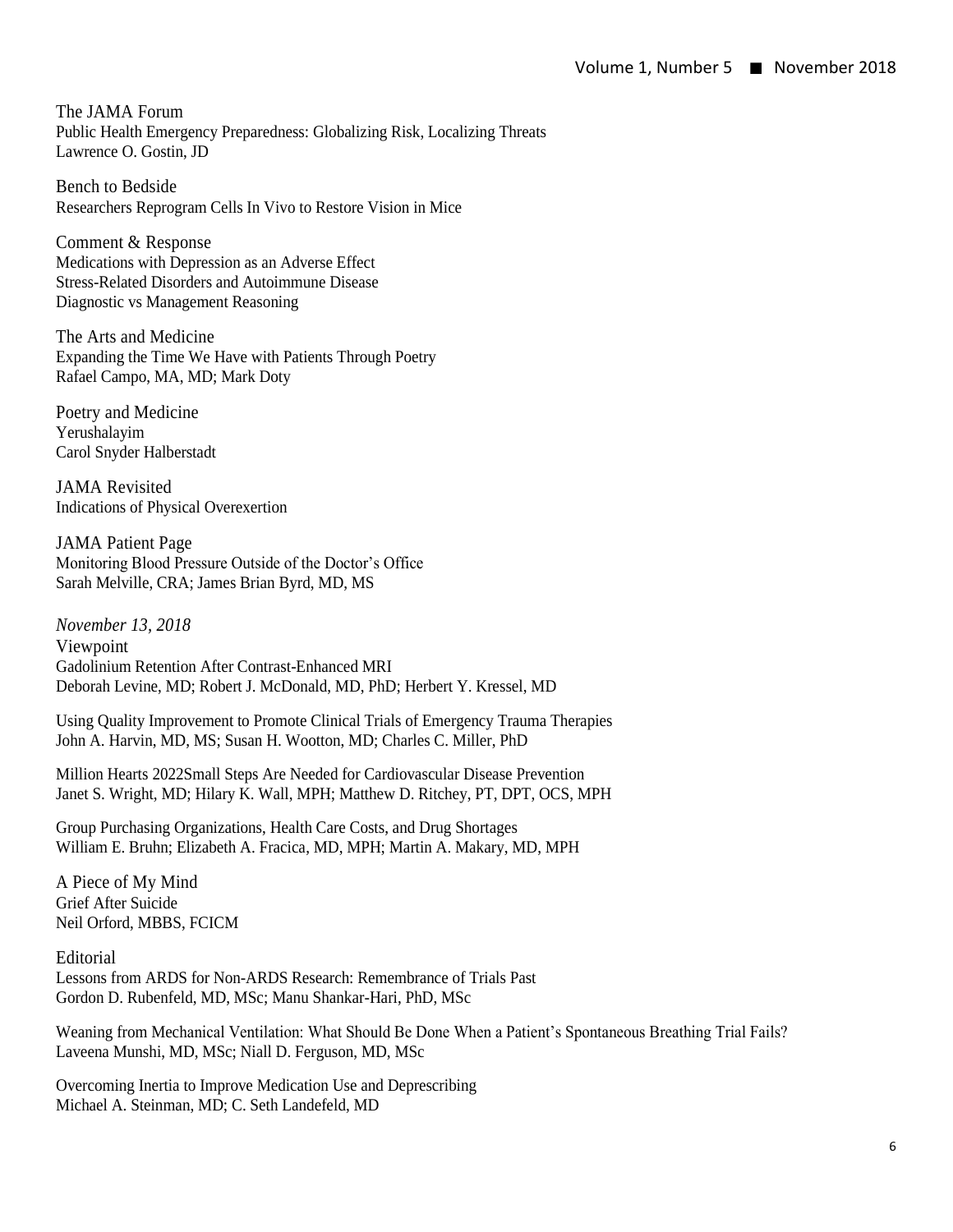Screening for Unhealthy Alcohol Use Angela Bazzi, PhD; Richard Saitz, MD, MPH

Original Investigation Caring for the Critically Ill Patient: Effect of a Low vs Intermediate Tidal Volume Strategy on Ventilator-Free Days in Intensive Care Unit Patients Without ARDSA Randomized Clinical Trial Writing Group for the PReVENT Investigators

Caring for the Critically Ill Patient: Effect of Protocolized Weaning with Early Extubation to Noninvasive Ventilation vs Invasive Weaning on Time to Liberation from Mechanical Ventilation Among Patients with Respiratory Failure: The Breathe Randomized Clinical Trial

Gavin D. Perkins, MD; Dipesh Mistry, PhD; Simon Gates, PhD; et al.

Effect of a Pharmacist-Led Educational Intervention on Inappropriate Medication Prescriptions in Older Adults: The D-PRESCRIBE Randomized Clinical Trial Philippe Martin, PhD; Robyn Tamblyn, PhD; Andrea Benedetti, PhD; et al.

US Preventive Services Task Force

Recommendation Statement: Screening and Behavioral Counseling Interventions to Reduce Unhealthy Alcohol Use in Adolescents and Adults: US Preventive Services Task Force Recommendation Statement US Preventive Services Task Force

Evidence Report: Screening and Behavioral Counseling Interventions to Reduce Unhealthy Alcohol Use in Adolescents and Adults: Updated Evidence Report and Systematic Review for the US Preventive Services Task Force Elizabeth A. O'Connor, PhD; Leslie A. Perdue, MPH; Caitlyn A. Senger, MPH; et al.

JAMA Insights

Distinguishing Variant Pathogenicity from Genetic Diagnosis: How to Know Whether a Variant Causes a Condition Leslie G. Biesecker, MD; Robert L. Nussbaum, MD; Heidi L. Rehm, PhD

Research Letter

Provision of Naloxone Without a Prescription by California Pharmacists 2 Years After Legislation Implementation Talia Puzantian, PharmD, BCPP; James J. Gasper, PharmD, BCPP

Naloxone Accessibility Without a Prescriber Encounter Under Standing Orders at Community Pharmacy Chains in Texas Kirk E. Evoy, PharmD, BCACP, BC-ADM, CTTS; Lucas G. Hill, PharmD, BCPS, BCACP; Lindsey Groff, BS; et al.

Medical News & Perspectives Overdiagnosis of Penicillin Allergy Leads to Costly, Inappropriate Treatment Is There a Seasonal Influence on Cognition and Dementia?

News from the Centers for Disease Control and Prevention Antibiotic Resistance Challenge Alzheimer Burden

Biotech Innovations Recovery of Voluntary Movement After Paralysis Device Reduces Heart Failure Hospitalizations and Deaths Relapses After CAR-T Therapy

Comment & Response Guidelines on Glycemic Targets for Persons with Type 2 Diabetes Methods of Screening for Cervical Cancer Injection Drug Use–Associated Infective Endocarditis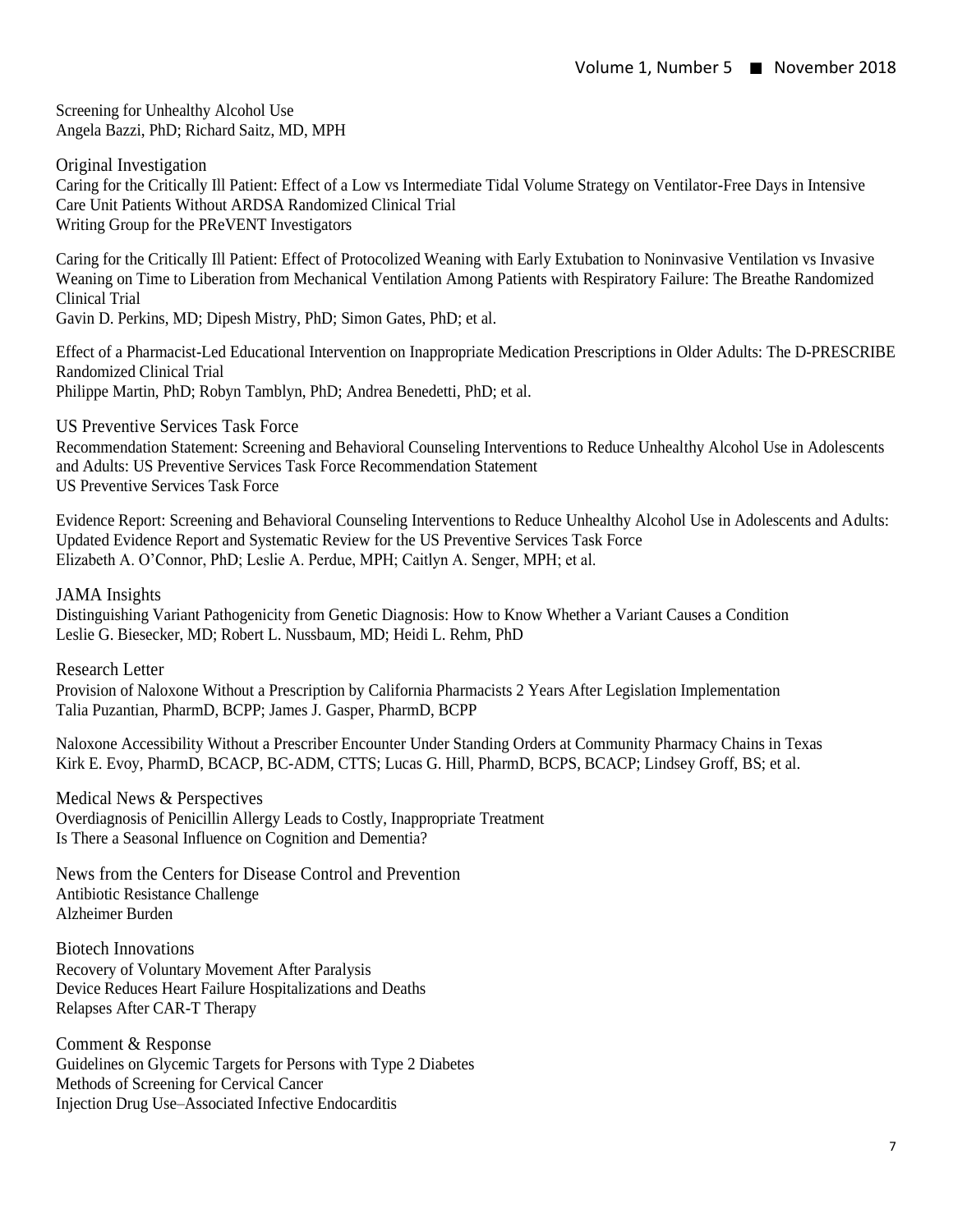Poetry and Medicine The Surgery Jane Galin

JAMA Revisited No Intimations as Yet

JAMA Patient Page Screening and Counseling to Reduce Unhealthy Alcohol Use Jill Jin, MD, MPH

*November 20, 2018* Viewpoint Physical Activity Guidelines for Health and Prosperity in the United States Brett P. Giroir, MD; Don Wright, MD, MPH

The New Age of Patient Autonomy: Implications for the Patient-Physician Relationship Madison K. Kilbride, PhD; Steven Joffe, MD, MPH

Health Apps and Health Policy: What Is Needed? David W. Bates, MD, MSc; Adam Landman, MD; David M. Levine, MD, MPH, MA

Alternative State-Level Financing for Hepatitis C Treatment—The "Netflix Model" Mark R. Trusheim, MS; William M. Cassidy, MD; Peter B. Bach, MD

A Piece of My Mind Solving the Silence Olivia J. Killeen, MD; Laura Bridges, DO

Editorial Reducing the Stress on Clinicians Working in the ICU

Jennifer B. Seaman, PhD, RN; Taya R. Cohen, PhD; Douglas B. White, MD, MAS

New Physical Activity Guidelines: A Call to Activity for Clinicians and Patients Paul D. Thompson, MD; Thijs M. H. Eijsvogels, PhD

Scientific Misconduct and Medical Journals Howard Bauchner, MD; Phil B. Fontanarosa, MD, MBA; Annette Flanagin, RN, MA; et al.

Original Investigation Caring for the Critically Ill Patient: Effects of a Multimodal Program Including Simulation on Job Strain Among Nurses Working in Intensive Care Units: A Randomized Clinical Trial Radia El Khamali, RN; Atika Mouaci, RN; Sabine Valera, RN; et al.

Caring for the Critically Ill Patient: Effect of Human Recombinant Alkaline Phosphatase on 7-Day Creatinine Clearance in Patients with Sepsis-Associated Acute Kidney Injury: A Randomized Clinical Trial Peter Pickkers, MD, PhD; Ravindra L. Mehta, MD; Patrick T. Murray, MD; et al.

Effect of Lanreotide on Kidney Function in Patients with Autosomal Dominant Polycystic Kidney Disease: The DIPAK 1 Randomized Clinical Trial Esther Meijer, PhD; Folkert W. Visser, PhD; Rene M. M. van Aerts, MD; et al.

Special Communication The Physical Activity Guidelines for Americans Katrina L. Piercy, PhD, RD; Richard P. Troiano, PhD; Rachel M. Ballard, MD, MPH; et al.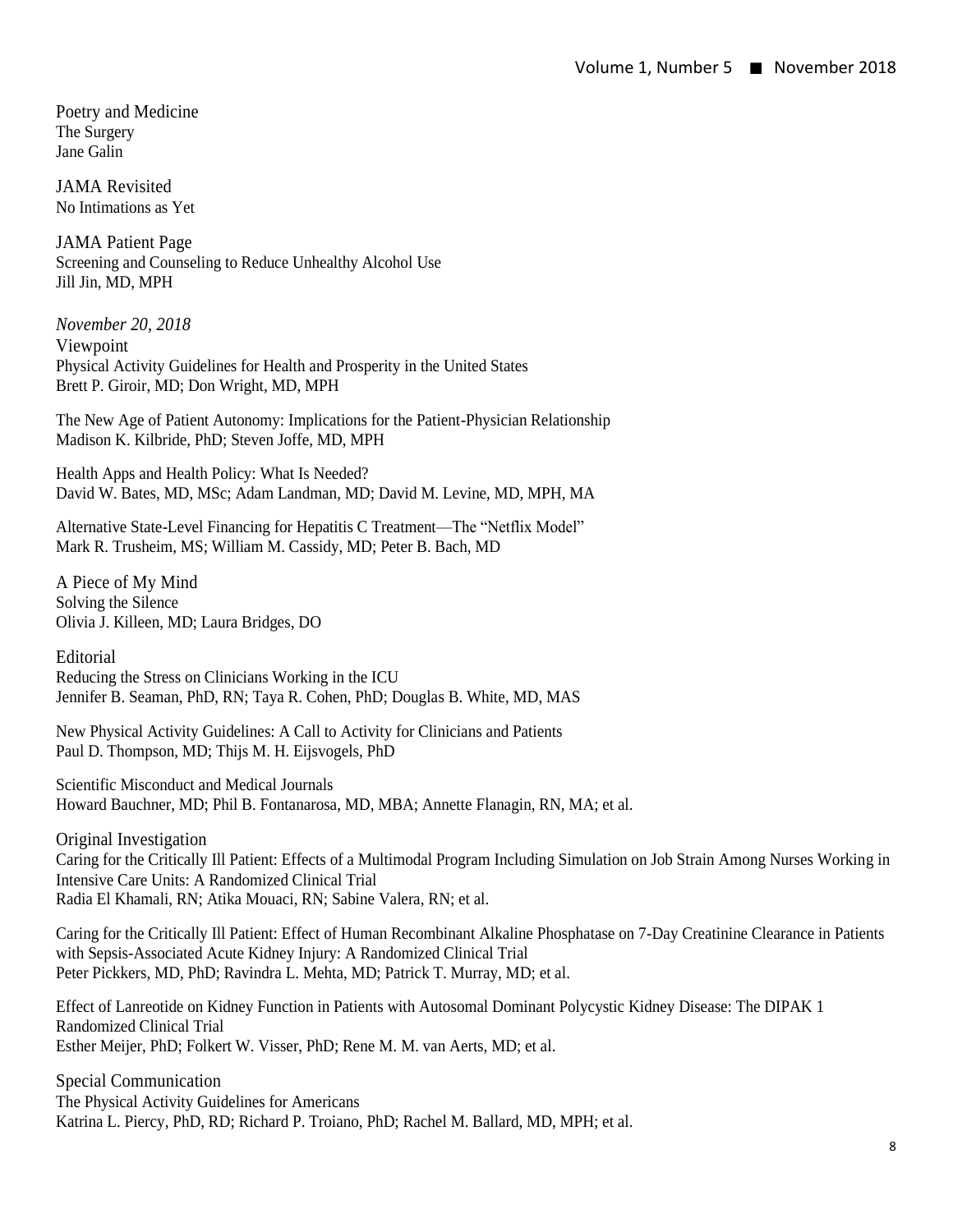JAMA Clinical Challenge Hyperpigmented Macule on the Palm and Diminished Sensation Reda Awali, MD; Pranatharthi H. Chandrasekar, MD

JAMA Diagnostic Test Interpretation Vibration-Controlled Transient Elastography for Diagnosing Cirrhosis and Staging Hepatic Fibrosis Julius Wilder, MD, PhD; Steve S. Choi, MD; Cynthia A. Moylan, MD, MHS

Research Letter Association Between the Experimental Kickoff Rule and Concussion Rates in Ivy League Football Douglas J. Wiebe, PhD; Bernadette A. D'Alonzo, MPH; Robin Harris; et al.

Joint Prevalence of Sitting Time and Leisure-Time Physical Activity Among US Adults, 2015-2016 Emily N. Ussery, PhD; Janet E. Fulton, PhD; Deborah A. Galuska, PhD; et al.

Medical News & Perspectives RNAi Rollercoaster Begins to Reap Therapies Bridget M. Kuehn

News from the Food and Drug Administration FDA Joins New Effort to Strengthen Medical Device Cybersecurity Will Naloxone Become Available OTC? Blood Group Genotyping Test Goes Beyond A, B, and O

The JAMA Forum Progress in Primary Care—From Alma-Ata to Astana Dave A. Chokshi, MD, MSc; Louise Cohen, MPH

Bench to Bedside For Difficult-to-Model Brain Diseases, Brain Organoids Come to the Rescue Feyza Sancar, PhD

Global Health Mapping Yellow Fever Virus in Brazil Global Hunger on the Rise as Climate Extremes Increase Guidelines for Ending Childhood and Adolescent Tuberculosis

Comment & Response Validity of the qSOFA Score in Low- and Middle-Income Countries Maryland's Hospital Global Budget Program Odds Ratios vs Risk Ratios Breakthrough Therapy Designation for New Drugs

Poetry and Medicine I Pray Carol Snyder Halberstadt

JAMA Patient Page Endoscopic Retrograde Cholangiopancreatography Ioana Baiu, MD, MPH; Brendan Visser, MD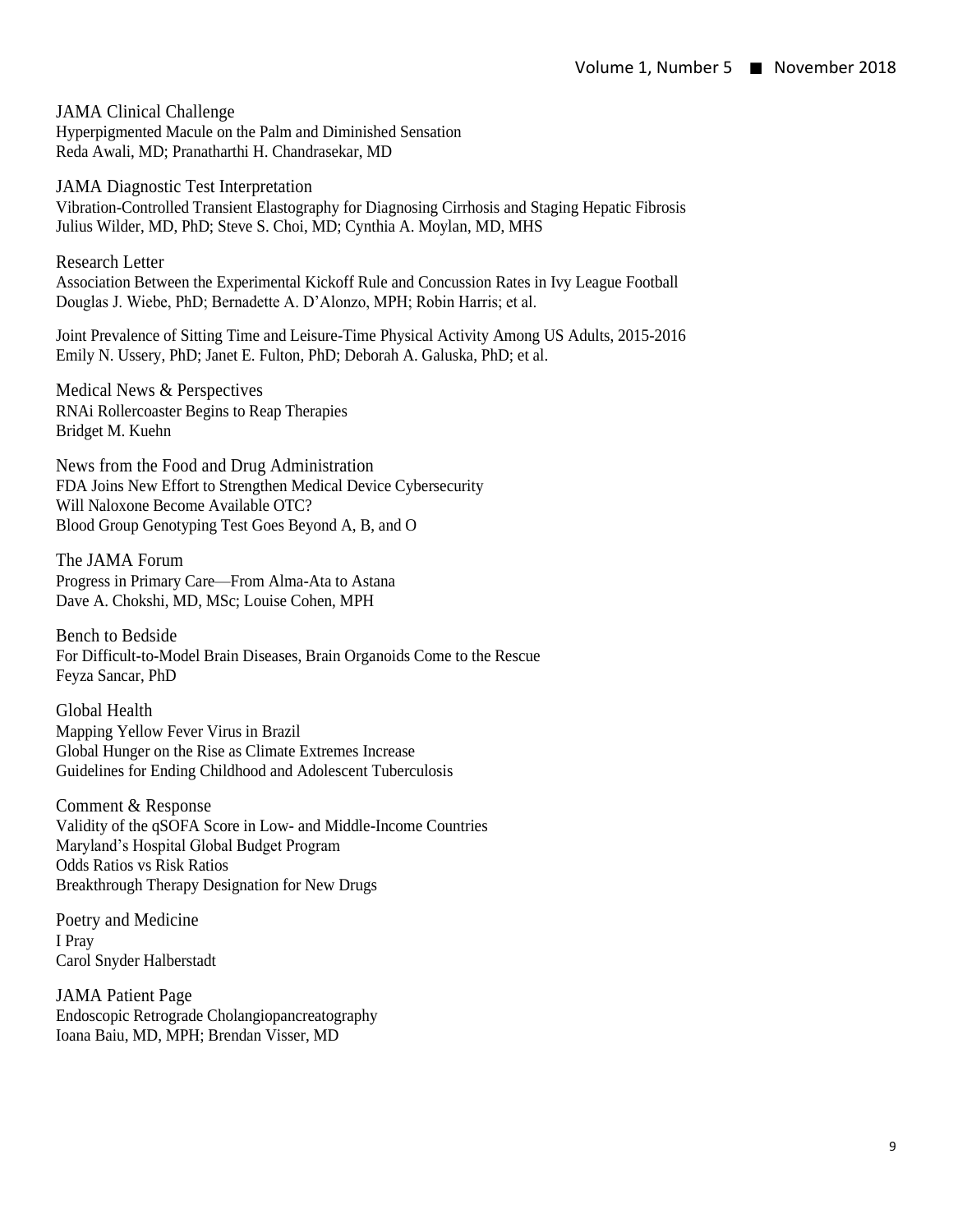*November 27, 2018*

Viewpoint How to Make US Health Care More Equitable and Less Costly: Begin by Replacing Employment-Based Insurance Victor R. Fuchs, PhD

Current and Future Landscape of Nutritional Epidemiologic Research Frank B. Hu, MD, PhD; Walter C. Willett, MD, DrPH

The "Public Charge" Proposal and Public Health: Implications for Patients and Clinicians Mitchell H. Katz, MD; Dave A. Chokshi, MD, MSc

Increasing the Participation of Pregnant Women in Clinical Trials Katrina Heyrana, MD, PhD; Heather M. Byers, MD; Pamela Stratton, MD

A Piece of My Mind Seeing the Present Through the Past: History, Empathy, and Medical Education Maya Overby Koretzky, BA

Editorial

Decontamination of Oral or Digestive Tract for Patients in the Intensive Care Unit Christina M. J. E. Vandenbroucke-Grauls, MD, PhD; Jos W. M. van der Meer, MD, PhD

High-Flow Nasal Oxygen—The Pendulum Continues to Swing in the Assessment of Critical Care Technology Karen C. Dugan, MD; Jesse B. Hall, MD; Bhakti K. Patel, MD

Preventing Maltreatment of Children Desmond K. Runyan, MD, DrPH

Original Investigation

Caring for the Critically Ill Patient - Decontamination Strategies and Bloodstream Infections with Antibiotic-Resistant Microorganisms in Ventilated Patients: A Randomized Clinical Trial Bastiaan H. Wittekamp, MD, PhD; Nienke L. Plantinga, MD, PhD; Ben S. Cooper, PhD; et al.

Caring for the Critically Ill Patient - Effect of High-Flow Nasal Oxygen vs Standard Oxygen on 28-Day Mortality in Immunocompromised Patients with Acute Respiratory Failure: The HIGH Randomized Clinical Trial Elie Azoulay, MD, PhD; Virginie Lemiale, MD; Djamel Mokart, MD, PhD; et al.

Effect of Lanadelumab Compared with Placebo on Prevention of Hereditary Angioedema Attacks: A Randomized Clinical Trial Aleena Banerji, MD; Marc A. Riedl, MD, MS; Jonathan A. Bernstein, MD; et al.

US Preventive Services Task Force Recommendation Statement - Interventions to Prevent Child Maltreatment: US Preventive Services Task Force Recommendation **Statement** 

US Preventive Services Task Force

Evidence Report - Primary Care Interventions to Prevent Child Maltreatment: Updated Evidence Report and Systematic Review for the US Preventive Services Task Force Meera Viswanathan, PhD; Jenifer Goldman Fraser, PhD, MPH; Huiling Pan, BA; et al.

JAMA Clinical Challenge Multiple Lung Masses in a Young Woman Boris I. Medarov, MD; Malik M. H. S. Khan, MD; Aakash Modi, MD

From the Medical Letter on Drugs and Therapeutics Influenza Vaccine for 2018-2019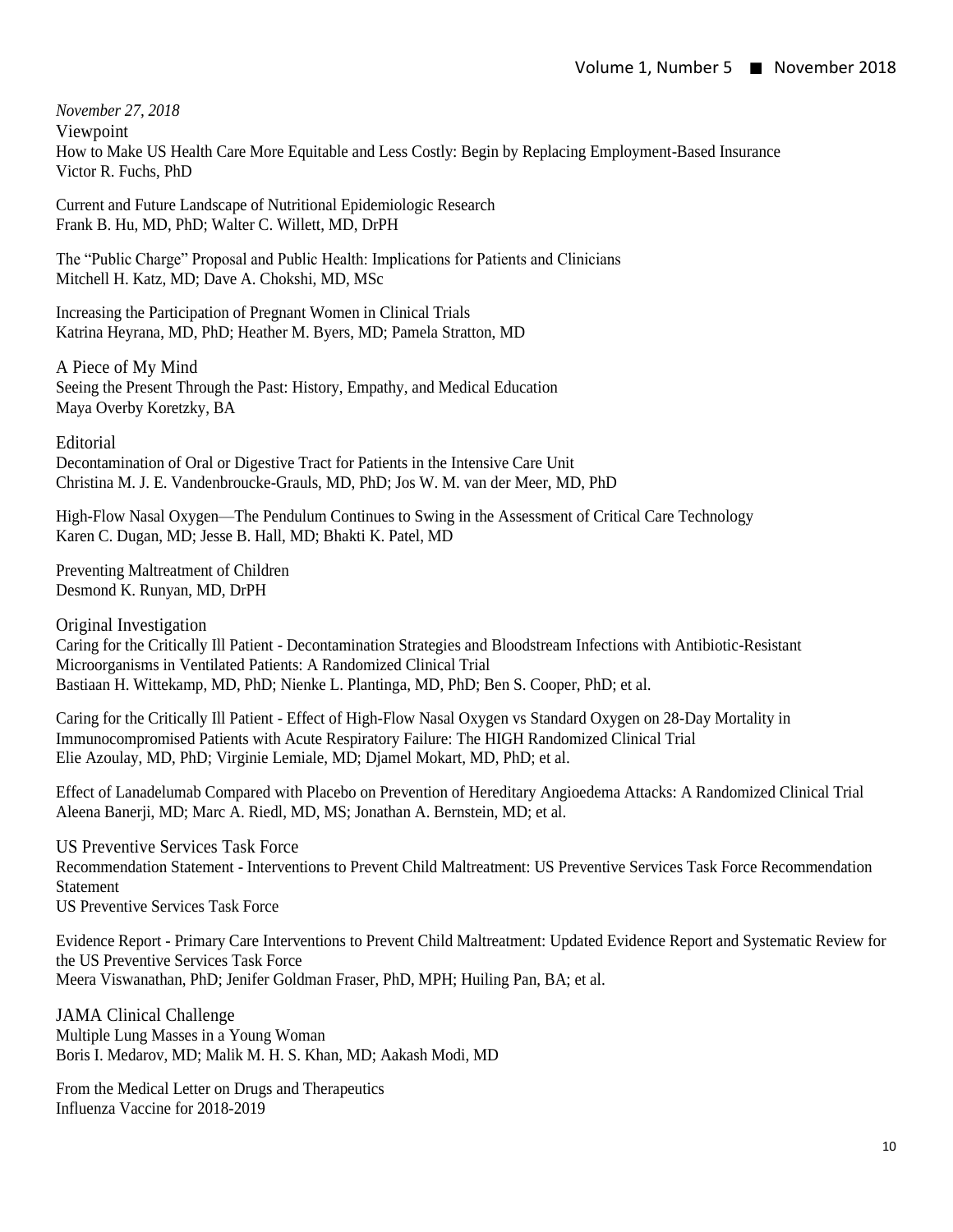Research Letter Trends in Telemedicine Use in a Large Commercially Insured Population, 2005-2017 Michael L. Barnett, MD, MS; Kristin N. Ray, MD, MS; Jeff Souza, MA; et al.

Trends in First Gabapentin and Pregabalin Prescriptions in Primary Care in the United Kingdom, 1993-2017 François Montastruc, MD, PhD; Simone Y. Loo, MSc; Christel Renoux, MD, PhD

Medical News & Perspectives Have Tent, Will Do Pop-up HIV Screening Rita Rubin

The JAMA Forum Curbing Surprise Medical Bills Can Be a Window into Cost Control Andrew Bindman, MD

News from the Centers for Disease Control and Prevention Mystery Myelitis in Children Unvaccinated Children

Clinical Trials Update Vaccine Prevents Active Tuberculosis Behavior Therapy for Cognitive Decline High-Dose Folic Acid Does Not Prevent Preeclampsia Artificial Pancreas Improves Glycemic Control Hypertension Drug Fails to Slow Cognitive Decline

Health Agencies Update Opioid-Related Problems Increasing Among Older Adults Declining Numbers of Rural US Hospitals New NIH-DoD Limb Loss Registry

Comment & Response Cardiac Outcomes After Treatment for Depression in Patients with Acute Coronary Syndrome Baseline Genotype Testing to Assess Drug Resistance Before Beginning HIV Treatment

Poetry and Medicine The Art of Suffering David H. Rosen, MD

JAMA Revisited The Production of Drug Plants in the United States

JAMA Patient Page Interventions to Prevent Child Maltreatment Jill Jin, MD, MPH

#### **L'Osservatore Romano**

*October 26, 2018*  There is no love without fidelity: The Pope reaffirms the need for careful marriage preparation

Pope expresses solidarity after rail accident in India

Continuing formation for spouses: The Pope recalls the pastoral accompaniment does not end with the wedding

The world needs healing and reconciliation: To the General Chapter of the Passionist Fathers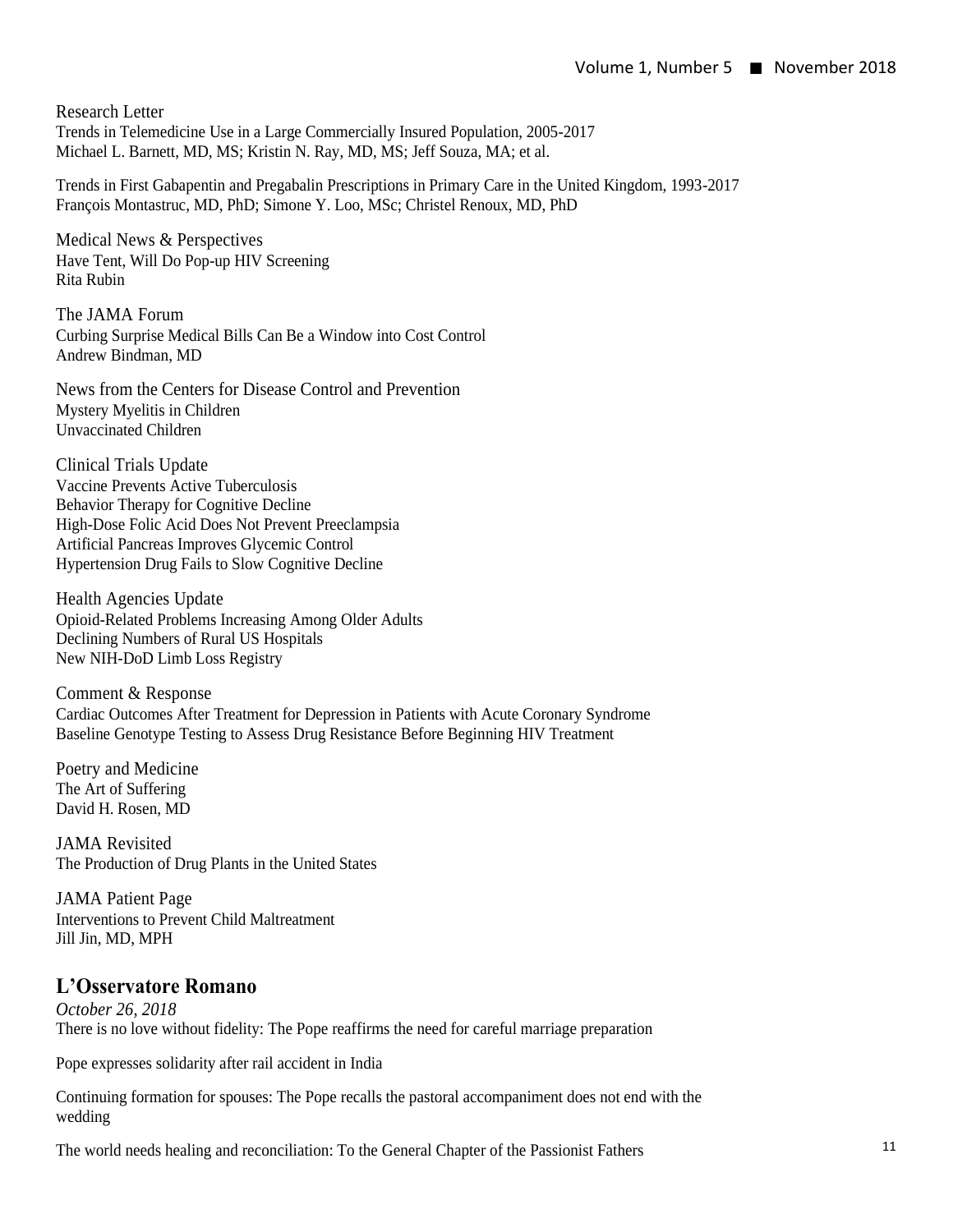Great art expresses the faith: To the Patrons of the Arts in the Vatican Museums

The year of three popes: Karol Wojtyla elected on 16 October 1978 Giovanni Maria Vian

Young people called to mission: The Pope at the Angelus recalls that the Church is at the service of the least

Holy Father offers condolences after train derailment in Taiwan

Synod 2018 For a practical leap forward: 'Circuli Minores'  $-11<sup>th</sup>$  General Congregation

12<sup>th</sup> General Congregation

Support for Catholic schools:  $13<sup>th</sup>$  and  $14<sup>th</sup>$  General Congregations

 $15<sup>th</sup>$  and  $16<sup>th</sup>$  Congregations

 $17<sup>th</sup>$  Congregation

As the disciples of Emmaus: Draft of the Final Document

19th General Congregation

*November 2, 2018* Listening to reality Giovanni Maria Vian

The revolution of fidelity: General audience

Both honey and sword: To the American Bible Society the Pope shares his thought on the Word of God

Christians and Hindus: In defense of the vulnerable of society – Message to Hindus for the Feast of Deepavali

Peace on the Korean Peninsula: Cardinal Parolin celebrates Mass in Saint Peter's Basilica Pietro Parolin

The peaceful path Moon Jae-In

The Cross and the Lotus: Symbols of an ancient dialogue Philip Jenkins

Not just an act of justice: Recognizing at last the feminine genius Lucetta Scaraffia

Holy Father's condolences: Plane Crash in Indonesia; Natural disasters in Trinidad and Tobago

Synod 2018 With the Pope before Peter's tomb: After the pilgrimage of Synod Father's and young people

Toward the final vote:  $20<sup>th</sup>$  and  $21<sup>st</sup>$  General Congregations

Prayer and penance to protect the Church: The Holy Father's new appeal at the conclusion of the Synod

Letter to young people

In communion and with frankness: At the closing Mass an accounting of the Synod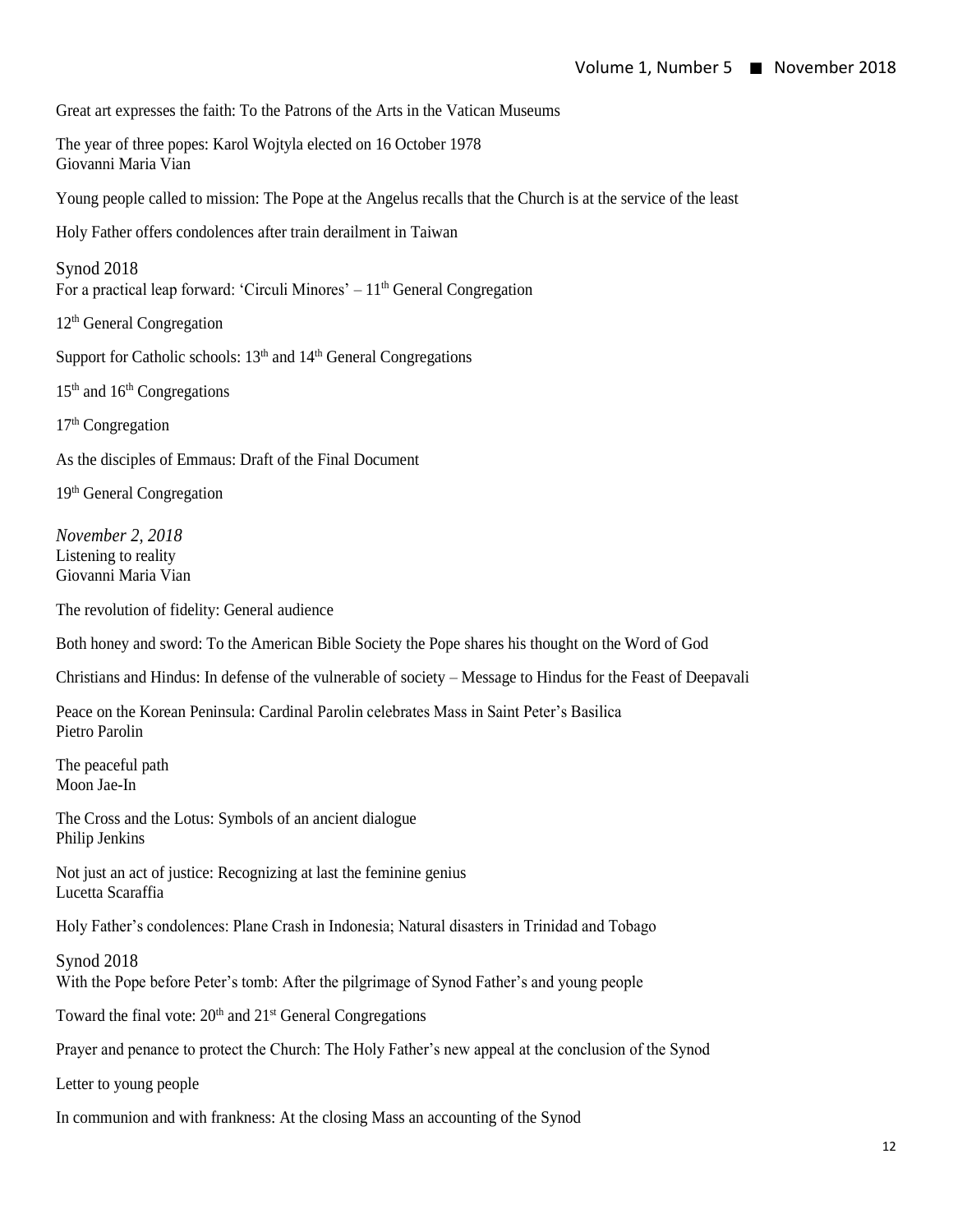To end the outbreaks of hatred: After the Angelus the Pope expresses sorrow at the inhuman act of violence in a Pittsburgh synagogue

#### *November 9, 2019*

Ownership is a responsibility: The Pope speaks of the universal destination of goods A new embrace: The Holy Father on the covenant between young people and the elderly Ban anti-Semitism: Francis recalls the raid on the Roman Ghetto and Kristallnacht Remembrance and hope: The Pope at Rome's Laurentino Cemetery A finale that illuminates all that came before: Mass for deceased Cardinals and Bishops Teaching how to welcome: The Pontiff on the Scalabrinian mission Seeking asylum is not a crime: Declaration by US Bishops Asia Bibi death sentence overturned: Christian woman in Pakistan Killed for being Christian: The Pontiff expresses sorrow after an attack on the Coptic Orthodox Church in Egypt A family celebration: The Holy Father at the Angelus on All Saints' Day *November 16, 2018* Let us all invest in peace: Centenary of the end of the First World War Where there are lies there is no love: The Holy Father speaks of the Eighth Commandment We share the suffering of many in Iraq and Syria: Pope meets with Carholicos Patriarch of the Assyrian Church of the East Coworkers of peace: Gewargis III emphasizes commitment to dialogue and cooperation Voice of persecuted Christians: Common Statement of the two Church leaders To teach the culture of peace: Francis' Letter to the Pontifical Lateran University Proposal for reform of the Roman Curia Marcello Semeraro Lack of political will: To the Plenary Session of the Pontifical Academy of Sciences A terrible disgrace for humanity: The right to access clean water stems from human dignity Rejecting all injustice: The Pontiff's Message to the World Social Forum on Migration The example of a poor woman: The Holy Father comments on the Gospel episode of the widow's offering *November 23, 2018* The revolution of service: Video message for the upcoming World Youth Day in Panama We are all beggars: The Holy Father continues his reflection on the Decalogue Promulgation of Decrees: Congregation for the Causes of Saints Cause for Beatification and Canonization of the Servant of God Benoit Thuan (in the world: Henri Denis)

Protect the fragile: Audience with the Apostolic Movement of the Blind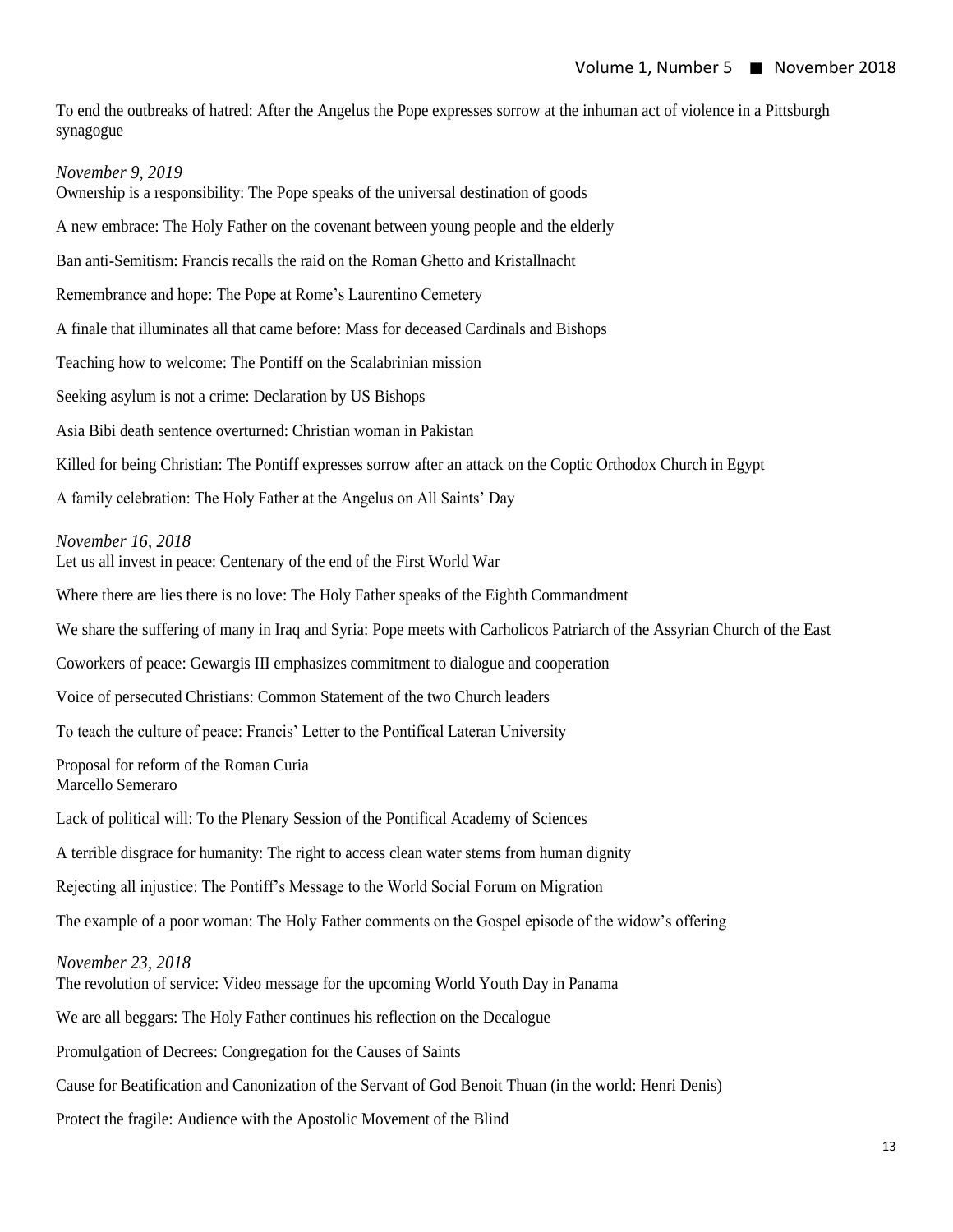The cry of the many poor drowned out by the din of the rich few: Homily for Mass in Saint Peter's Basilica

The Church in the debate and affirmation of rights Pietro Parolin

Communiqué of the Holy See Press Office

Patron of the Missions: Saint Francis Xavier – 1506-1552 Camillus Johnpillai

We know neither the time nor the way: The Holy Father speaks about the definitive encounter with God

*November 30, 2018* We need a new heart: At the General Audience the concluding catechesis on the Ten Commandments

There is no priesthood without mission: Pope Francis' discourse to seminarians from Agrigento

On the road to Emmaus: Consigned address

At the service of the common good: Message to UNIAPAC World Congress

In defense of truth and mercy: On the Holy Father's teachings in 'Amoris Laetitia' Stephen Walford

Honored for her work to end modern slavery: Sr. Imelda Poole made member of the order of the British Empire Sally Axworthy

Pope confers Ratzinger Prize: For a constructive dialogue with today's culture

Abuse and cover-ups must no longer be tolerated: Interview with Jesuit Father Hans Zollner

A kingdom that confers peace and freedom: On the Solemnity of Christ the King

#### **New England Journal of Medicine**

*November 1, 2018* Perspective What We Can Do about Maternal Mortality — And How to Do It Quickly S. Mann, L.M. Hollier, K. McKay, and H. Brown

Postpartum Care in the United States — New Policies for a New Paradigm M.E. Murray Horwitz, R.L. Molina, and J.M. Snowden

Health Regulation for the Digital Age — Correcting the Mismatch B. Richman

Becoming a Caregiver — Lessons from My Dad A.M. Provenzano

Original Articles One-Year Outcomes after PCI Strategies in Cardiogenic Shock H. Thiele and Others

CD47 Blockade by Hu5F9-G4 and Rituximab in Non-Hodgkin's Lymphoma R. Advani and Others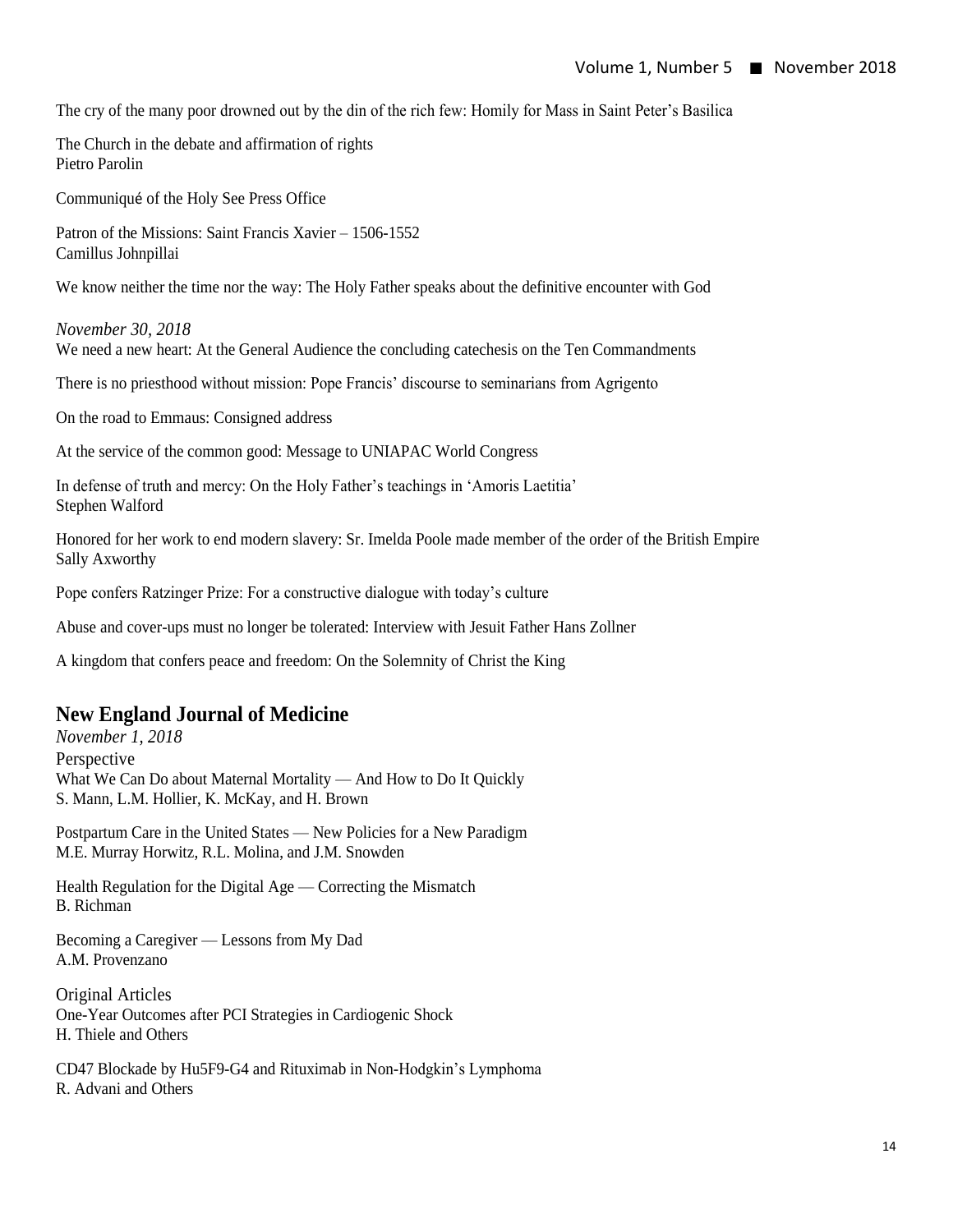Nintedanib plus Sildenafil in Patients with Idiopathic Pulmonary Fibrosis M. Kolb and Others

Changes in Prevalence of Health Care–Associated Infections in U.S. Hospitals S.S. Magill and Others

Brief Report: Genomic Analysis of Lassa Virus during an Increase in Cases in Nigeria in 2018 K.J. Siddle and Others

Review Article Frontiers in Medicine: Application of Cell-free DNA Analysis to Cancer Treatment R.B. Corcoran and B.A. Chabner

Images in Clinical Medicine Hemolacria — Crying Blood A. Di Maria and F. Famà

Parinaud's Oculoglandular Syndrome in Cat Scratch Disease C. Arango-Ferreira and J. Castano

Clinical Problem-Solving Complements from the Lung N.S. Downing, C.J. McMullan, H.G. Rennke, B.D. Levy, and J. Loscalzo

Editorials Is Culprit-Lesion-Only PCI in Cardiogenic Shock Still Better at 1 Year? T. Adriaenssens and F. Van de Werf

Macrophage Checkpoint Blockade in Cancer — Back to the Future A. Mantovani and D.L. Longo

Special Report Health Care in the 2018 Election R.J. Blendon, J.M. Benson, and C.L. McMurtry

Correspondence A Novel Familial Cardiac Arrhythmia Syndrome with Widespread ST-Segment Depression Lethal Fentanyl and Cocaine Intoxication Prehospital Plasma during Air Medical Transport in Trauma Patients Copeptin in the Diagnosis of Diabetes Insipidus Medicare's Bundled Payments Initiative for Medical Conditions Case 19-2018: A 15-Year-Old Girl with Acute Kidney Injury

*November 8, 2018* Perspective Getting Rid of Stupid Stuff M. Ashton

Immunotherapy Combinations in Multiple Myeloma — Known Unknowns N.J. Gormley and R. Pazdur

Neisseria gonorrhoeae — Rising Infection Rates, Dwindling Treatment Options S. Blank and D.C. Daskalakis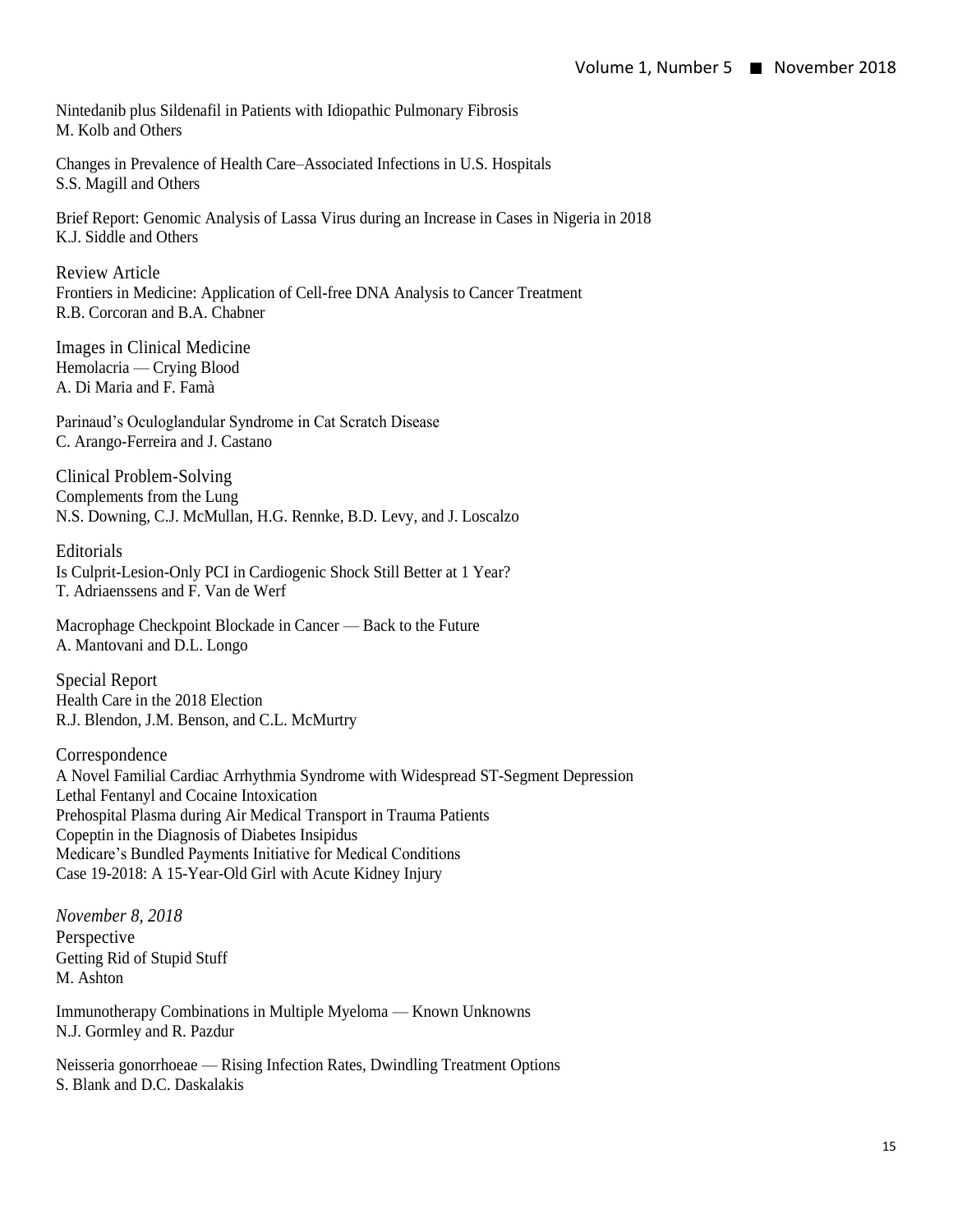Terra Nova C.A. Colaianni

Original Articles A Trial of a Triple-Drug Treatment for Lymphatic Filariasis C.L. King and Others

Elotuzumab plus Pomalidomide and Dexamethasone for Multiple Myeloma M.A. Dimopoulos and Others

Energy-Dense versus Routine Enteral Nutrition in the Critically Ill The TARGET Investigators, for the ANZICS Clinical Trials Group

Single-Dose Zoliflodacin (ETX0914) for Treatment of Urogenital Gonorrhea S.N. Taylor and Others

Brief Report: Daratumumab for Delayed Red-Cell Engraftment after Allogeneic Transplantation C.I. Chapuy, R.M. Kaufman, E.P. Alyea, and J.M. Connors

Review Article Ethical Problems in Decision Making in the Neonatal ICU J.D. Lantos

Images in Clinical Medicine Ingestion of Lead-Contaminated Packs of Opium N. Zamani and H. Hassanian-Moghaddam

Burton's Line from Chronic Lead Intoxication F. Helmich and G. Lock

Case Records of the Massachusetts General Hospital Case 34-2018: A 58-Year-Old Woman with Paresthesia and Weakness of the Left Foot and Abdominal Wall H.M. Reda, H.B. Harvey, N. Venna, and J.A. Branda

**Editorials** Retraction: Kajstura J et al. Evidence for Human Lung Stem Cells. N Engl J Med 2011;364:1795-806. J.M. Drazen

Expression of Concern: Beltrami AP et al. Evidence That Human Cardiac Myocytes Divide after Myocardial Infarction. N Engl J Med 2001;344:1750-7 and Quaini F et al. Chimerism of the Transplanted Heart. N Engl J Med 2002;346:5-15. J.M. Drazen

Advancing toward the Elimination of Lymphatic Filariasis D.H. Molyneux

Clinical Implications of Basic Research Inhibition of Casein Kinase 1 Alpha in Acute Myeloid Leukemia B.L. Ebert and J. Krönke

Correspondence HCV-Associated Liver Fibrosis and HSD17B HSD17B13 and Chronic Liver Disease in Blacks and Hispanics Sunitinib Alone or after Nephrectomy in Renal Cancer A Phase 3 Trial of l-Glutamine in Sickle Cell Disease Vitamin D Supplementation in Pregnancy and Lactation and Infant Growth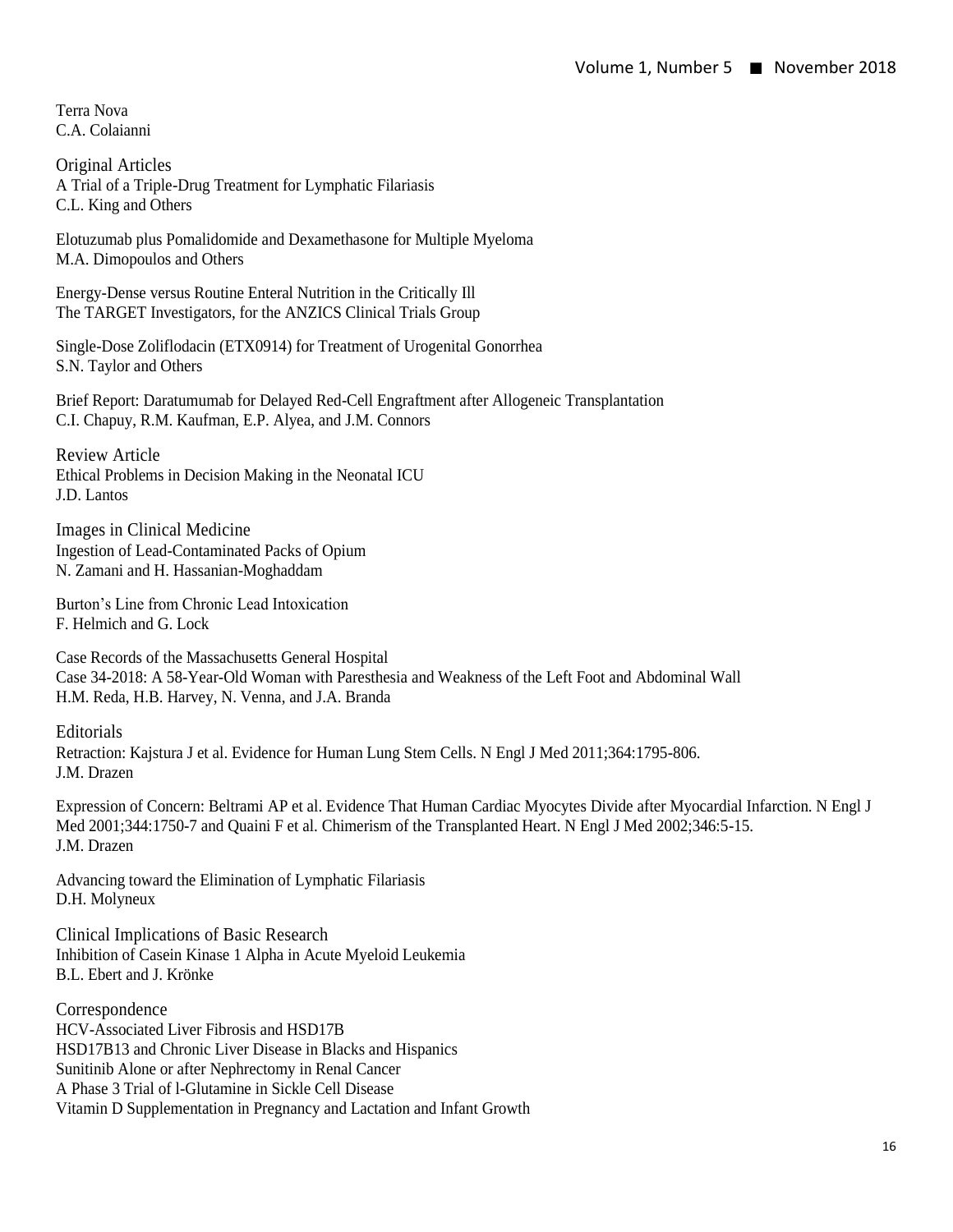Case 23-2018: A Man with Episodes of Confusion and Hypoglycemia

*November 15, 2018* Perspective Medicalization and Demedicalization — A Gravely Disabled Homeless Man with Psychiatric Illness J.T. Braslow and L. Messac

Looking beyond Mortality in Transplantation Outcomes D.J. Lamas, J.R. Lakin, A.J. Trindade, A. Courtwright, and H. Goldberg

Reimagining Development Assistance for Health V. Gupta, R. Katz, and S. Swaminathan

Original Articles Minimally Invasive versus Abdominal Radical Hysterectomy for Cervical Cancer P.T. Ramirez and Others

Survival after Minimally Invasive Radical Hysterectomy for Early-Stage Cervical Cancer A. Melamed and Others

Prednisone for the Prevention of Paradoxical Tuberculosis-Associated IRIS G. Meintjes and Others

Overall Survival with Palbociclib and Fulvestrant in Advanced Breast Cancer N.C. Turner and Others

Clinical Practice Lymphedema after Breast Cancer Treatment S.G. Rockson

Images in Clinical Medicine Miliary Metastases in Non–Small-Cell Lung Cancer T. Patil and J.M. Pacheco

Melanoma in the Bronchus C. Manley and A. Olszanski

Case Records of The Massachusetts General Hospital Case 35-2018: A 68-Year-Old Woman with Back Pain and a Remote History of Breast Cancer A. Bardia, M.D. Hovnanian, E.F. Brachtel, and V. Nardi

Editorial Surgery in Cervical Cancer A.N. Fader

Medicine and Society Case Studies in Social Medicine — Attending to Structural Forces in Clinical Practice S.D. Stonington and Others

Correspondence Evidence of Artemisinin-Resistant Plasmodium falciparum Malaria in Eastern India Mosaic Effects of Growth Hormone on Fibrous Dysplasia of Bone Radial-Artery Grafts for Coronary-Artery Bypass Surgery Dengue Serostatus and Dengue Vaccine Safety and Efficacy H4:IC31 Vaccine or BCG Revaccination for Tuberculosis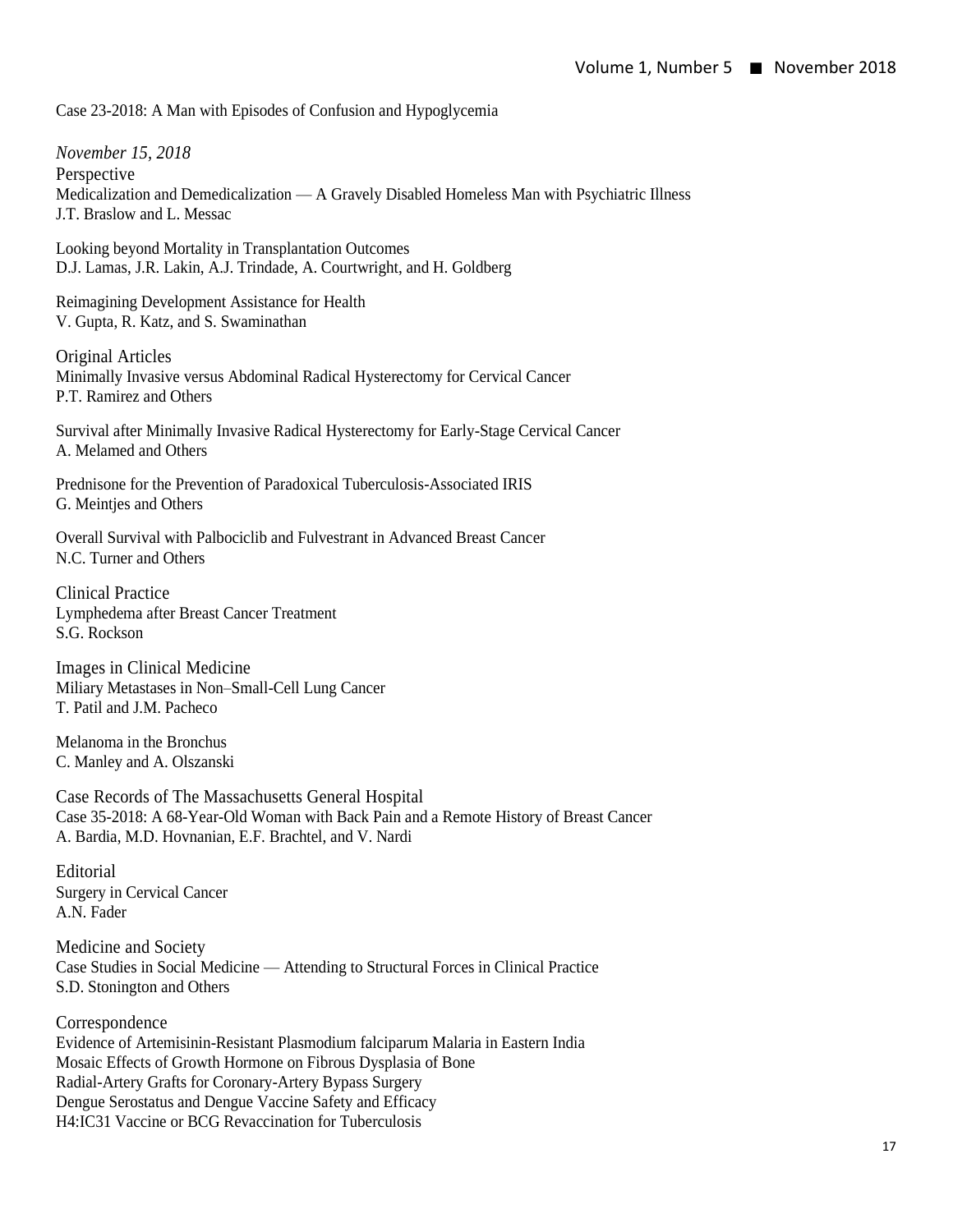Closed-Loop Insulin for Glycemic Control in Noncritical Care Procalcitonin-Guided Antibiotic Use Ibrutinib and Rituximab in Waldenström's Macroglobulinemia Clinical Course and Management of Hypertrophic Cardiomyopathy

*November 22, 2018* Perspective New Tools in the Ebola Arsenal I.K. Damon, P.E. Rollin, M.J. Choi, R.R. Arthur, and R.R. Redfield

Beyond Evidence-Based Medicine S. Chang and T.H. Lee

Fulfilling States' Duty to Evaluate Medicaid Waivers K. Underhill, A. Venkataramani, and K.G. Volpp

Doctor Sahib S. Jha

Original Articles AR101 Oral Immunotherapy for Peanut Allergy The PALISADE Group of Clinical Investigators

Lactobacillus rhamnosus GG versus Placebo for Acute Gastroenteritis in Children D. Schnadower and Others

Multicenter Trial of a Combination Probiotic for Children with Gastroenteritis S.B. Freedman and Others

Brigatinib versus Crizotinib in ALK-Positive Non–Small-Cell Lung Cancer D.R. Camidge and Others

Pembrolizumab plus Chemotherapy for Squamous Non–Small-Cell Lung Cancer L. Paz-Ares and Others

Review Article Franklin H. Epstein Lecture: Phosphatidylinositol 3-Kinase, Growth Disorders, and Cancer M.D. Goncalves, B.D. Hopkins, and L.C. Cantley

Images in Clinical Medicine Pneumococcal Bacteremia and Meningitis A.L. Mora Carpio and J.M. Stempel

Portal Venous Gas M. Cui and X. Lu

Interactive Medical Case Take It with a Grain of Salt N. Phadke, J. Lebastchi, M. Torre, I. Dunn, and A. Vaidya

Case Records of the Massachusetts General Hospital Case 36-2018: A 29-Year-Old Man with an Incidentally Discovered Renal Mass D.M. Dahl, J.F. Simeone, O. Iliopoulos, P.J. Saylor, and C.-L. Wu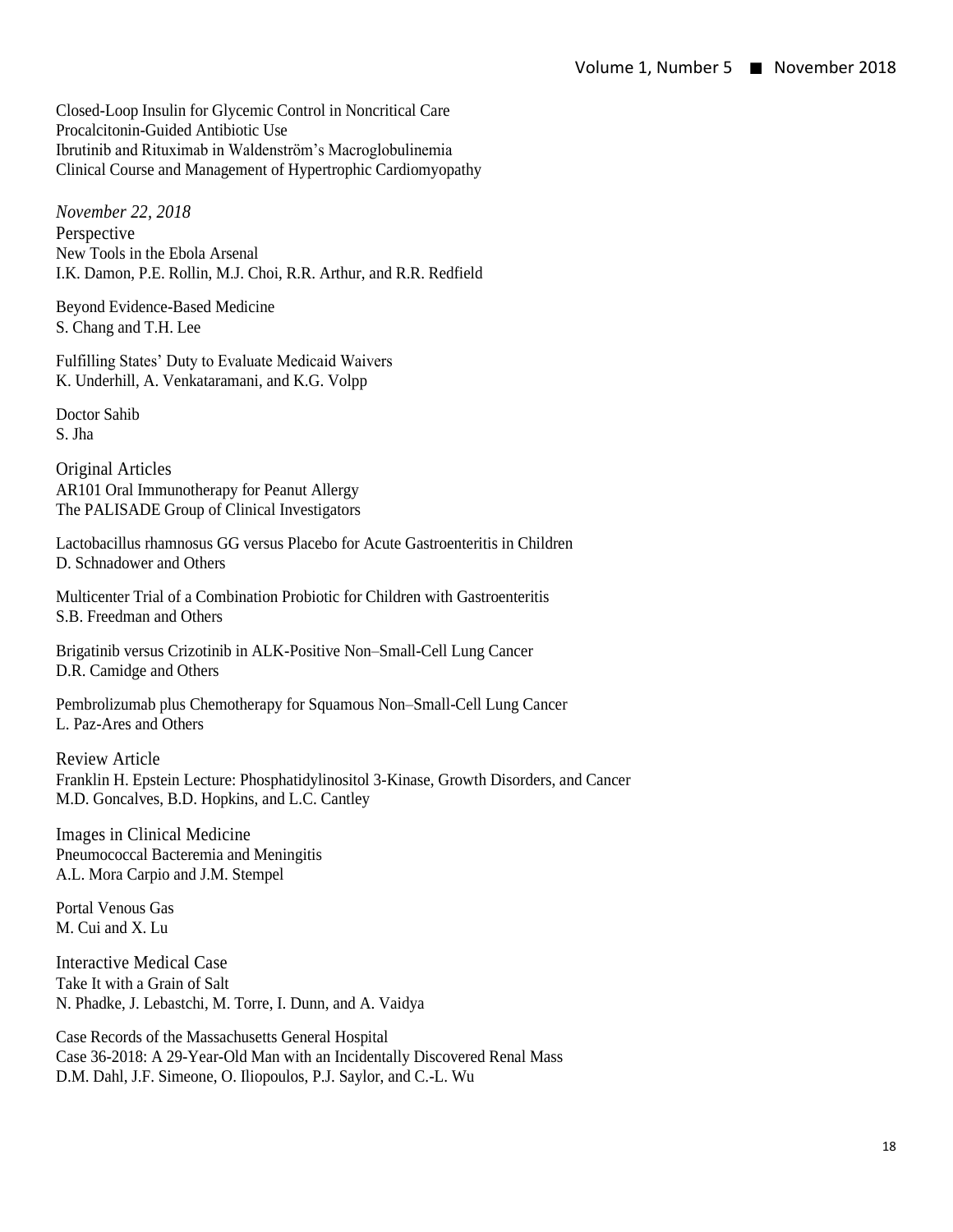**Editorials** Oral Desensitization to Peanuts M.R. Perkin

Probiotics for Children with Gastroenteritis J.T. LaMont

Clinical Implications of Basic Research Iron Wars — The Host Strikes Back G.J. Anderson

Correspondence An Industry Experience with Data Sharing Outcomes of Cardiac Screening in Adolescent Soccer Players Oral Tecovirimat for the Treatment of Smallpox Oligonucleotide Drugs for Transthyretin Amyloidosis

*November 29, 2018* Perspective Of Tragedies and Miracles — Neonatal Organ Donation B.E. Lechner

The FDA Sentinel Initiative — An Evolving National Resource R. Platt and Others

Sit Back and Listen — The Relevance of Patients' Stories to Trauma-Informed Care D.R. Novick

Trauma-Informed Care — Reflections of a Primary Care Doctor in the Week of the Kavanaugh Hearing E. Rittenberg

Original Articles Alirocumab and Cardiovascular Outcomes after Acute Coronary Syndrome G.G. Schwartz and Others

Atezolizumab and Nab-Paclitaxel in Advanced Triple-Negative Breast Cancer P. Schmid and Others

Attention Deficit–Hyperactivity Disorder and Month of School Enrollment T.J. Layton, M.L. Barnett, T.R. Hicks, and A.B. Jena

Effect of Genetic Diagnosis on Patients with Previously Undiagnosed Disease K. Splinter and Others

Review Article The Role of Deferiprone in Iron Chelation R.C. Hider and A.V. Hoffbrand

Images in Clinical Medicine Cast of the Right Bronchial Tree G.A. Woodard and G.M. Wieselthaler

Nail Pitting in Psoriasis J.A. Moreno-Romero and R. Grimalt